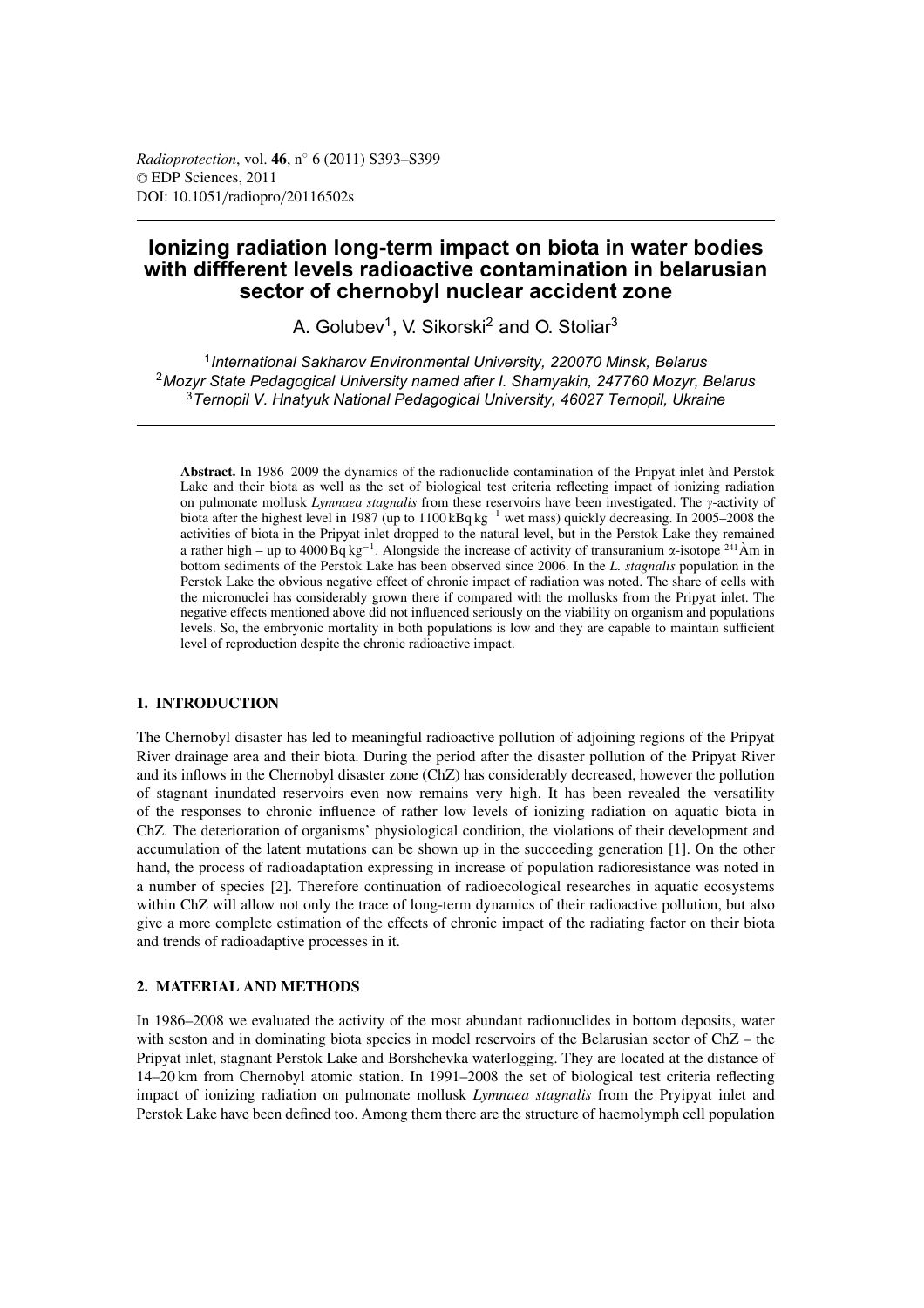#### S394 RADIOPROTECTION

and the levels of its cell's cytogenetic damages, the relative weight of haemolymph, the survival of embryos, growth and reproduction of individuals, radioresistance of populations.

#### **2.1 The characteristics of the model reservoirs**

*The Pripyat inlet* is located on the left river bank, near to the settled out village Krasnoselye. The river Pripyat in lower reaches is characterized by a considerable (to 5–7 m) seasonal and perennial fluctuations of water level. The maximum annual water stage is usually observed during the spring flooding, and the minimum – late in summer or early in autumn.

*The Perstok Lake* is located in the Pripyat land, 2 km from the river channel, near the settled out village Masany. The lake is stagnant, only sometimes the Pripyat waters penetrate in it during very high floodings. The lake feeds mainly from the flood and ground waters, and atmospheric precipitation. In droughty 2002 the length of lake consisted of  $1450$  m, the maximum width  $-98$  m, the average width  $-$ 62 m; the area of the water surface  $-0.9 \text{ km}^2$ , and the maximum depth  $-1.6 \text{ m}$ .

*Borshchevka waterlogging* was generated in 1991 as a result of capacity reduction of hydromeliorative channel system in ChZ. The waterlogging begins near the settled out village Borshchevka and is extended to the southeast for 17 km. It is outlined by the isohyps with absolute height of about 110 m. In 2000 its average area was about 1100 ha. The maximum depths that reaches 1.5–2.1 m in low-water, are limited to ameliorative channels; in the flooded falls of the relief depth it does not exceed  $0.5-1.1$  m. During the floods the water level raises slightly – up to  $0.8$  m.

#### **2.2 Radioactivity of the aquatic ecosystems**

The tests of the bottom sediments, waters (together with seston) and the dominating taxa of biota – (gastropods *L. stagnalis and Viviparus spp.*, macrophytes and fishes) have been taken in model reservoirs in the summer period. The activity of the mass technogenic radionuclides ( $90\text{Sr}$ ,  $137\text{Cs}$ ) in the selected samples was measured in the  $\beta/\gamma$ -spectrometer MKC AT-1315 (manufacture of Belarus), other radionuclides (<sup>40</sup>K, <sup>134</sup>Cs, <sup>154</sup>Eu, <sup>154</sup>Eu, <sup>241</sup>Am) – in the  $\beta/\gamma$ -spectrometer Canberra.

## **2.3 Test criteria of the impact of the ionizing radiation**

Adult snails with shell height of 25–35 mm were caught from the Pripyat inlet and Perstok Lake in the summer – autumn periods of 2002–2007 and transferred to the laboratory. There they were kept in groups at densities of 4–5 ind  $l^{-1}$  to obtain egg masses. They were cultivated individually at 20–22°C up to complete releases all newborns from them. For each egg mass the numbers of alive and dead embryos were recorded. Newborns were reared at the same densities during entire life span (7–8 months), they total fecundity of per life span were defined.

Hemolymph was obtained from adults captured from both reservoirs after 2–3 weeks of rearing in laboratory. The structure of cell population of hemolymph (percentage of different types of cells), the presence in these cells cytogenetic damages – with micronuclei, condensation and fragmentation of nuclear chromatin, pyknosis, budding (apoptotic bodies) has been determined too.

Radioresistance was defined for adults caught in summer period from the both reservoirs. Groups of 20–25 individuals after 2–3 week acclimations to laboratory conditions were subjected to acute irradiation of  $\gamma$ -rays in sub lethal dose of 500 Gy (period of irradiation – 15 min). The terms of elimination of each individual were recorded.

## **3. RESULTS**

## **3.1 Perennial dynamics of radioactivity of bottom deposits and aquatic biota**

The basic core of technogenic radionuclides that had come into the reservoirs had concentrated in the bottom sediments, and a considerable smaller one – in the water column and in the biota [3]. After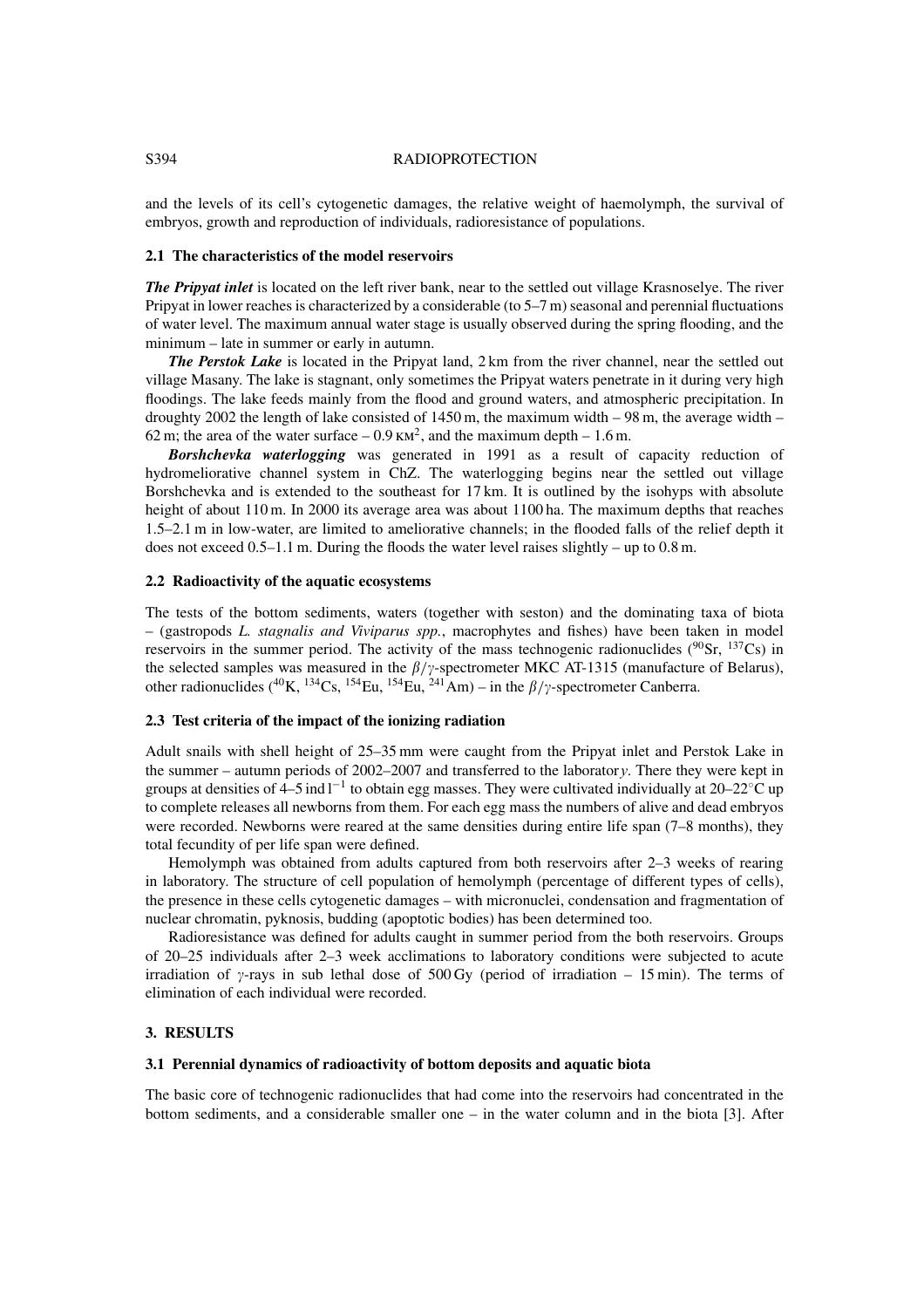#### **ICRER 2011** S395



**Figure 1.** Long-term dynamics of  $\gamma$ -activity of bottom sediments (**A**) and *Lymnaea stagnalis*(**B**). 1. The Pripyat inlet; 2. The Perstok Lake. On the top – the equations characterizing decline of  $\gamma$ -activity (Q) with the time after disaster (t, years, counting from 01.05.1986).

| Radio-nuclide | Borshchevka waterlogging |                  | Perstok Lake      |               |
|---------------|--------------------------|------------------|-------------------|---------------|
|               | Bottom sediments         | Water            | Bottom sediments  | Water         |
| $^{40}$ K     | $110.0 \pm 26.6$         | $\rightarrow$    | $76.0 \pm 40.8$   | $\rightarrow$ |
| 134Cs         | $0.30 \pm 0.05$          | $_{-*}$          | $1.07 \pm 0.24$   | $*$           |
| 137Cs         | $780.9 \pm 45.2$         | $0,54 \pm 1,51$  | $2149.0 \pm 12.0$ | 6.0           |
| $90$ Sr       | $22.3 \pm 12.7$          | $4,77 \pm 12,02$ | $1016.6 \pm 20.8$ | 7.0           |
| $154$ Eu      | $2.20 \pm 0.75$          | $_{-*}$          | $8.59 \pm 0.64$   | $\rightarrow$ |
| $155$ Eu      | $0.83 \pm 0.29$          | $\cdot^*$        | $2.56 \pm 0.79$   | $\ast$        |
| 241<br>Am     | $12.8 \pm 1.50$          | $\mathbf{R}^*$   | $40.0 \pm 4.55$   | $*$           |

**Table 1.** Radioactivity of bottom sediments  $(kBq m^{-2})$  and water  $(Bq l^{-1})$  in model reservoirs of ChZ in 2008.

<sup>∗</sup>Lover than sensitivity of device.

1990 their irregular perennial fluctuations are distinctly seen on the back of the obvious tendency of the decrease of the  $\gamma$ -activity of bottom sediments in the Pripyat inlet and the Perstok Lake (Fig. 1A). They are caused by numerous formidably considered factors, the main of which is the changes of the atmospheric precipitation quantity which wash off radionuclides in reservoirs from adjoining territories and define the size of the reservoirs' annual drain and the position of their coastal line, the parity between the free and connected fractions of radionuclides in reservoirs, the physiological condition of organisms that influences the radionuclides' accumulation coefficients, etc.

Nowadays the core radionuclides in bottom sediments of the Perstok Lake and Borschevka waterlogging are  $90$ Sr and  $137$ Cs with a period of half-decay of about 32 yr. Short-living  $\gamma$ -isotopes  $134Cs$ ,  $154Eu$  and  $155Eu$  (periods of half-decay less than 5 yr.) are registrating in small quantities only in the bottom sediments (Table 1). Alongside an essential growth of activity of long-living  $\alpha$ -isotope  $^{241}$ Am (period of half-decay – 458 yr.) has been observed in this period of time (Table 1).

Significant differences of perennial dynamics of the sediment  $\gamma$ -activity in the both reservoirs are caused by the specificity of their hydrological regime. The decay of  $\gamma$ -isotopes in the inlet, characterized by a high flowage, is added by their constant washing away from the bottom sediments by the water flow. However in stagnant Perstok Lake decay of radio nuclides is compensated in certain degree by their constant carrying over to reservoir from coastal territories by melted and rain waters.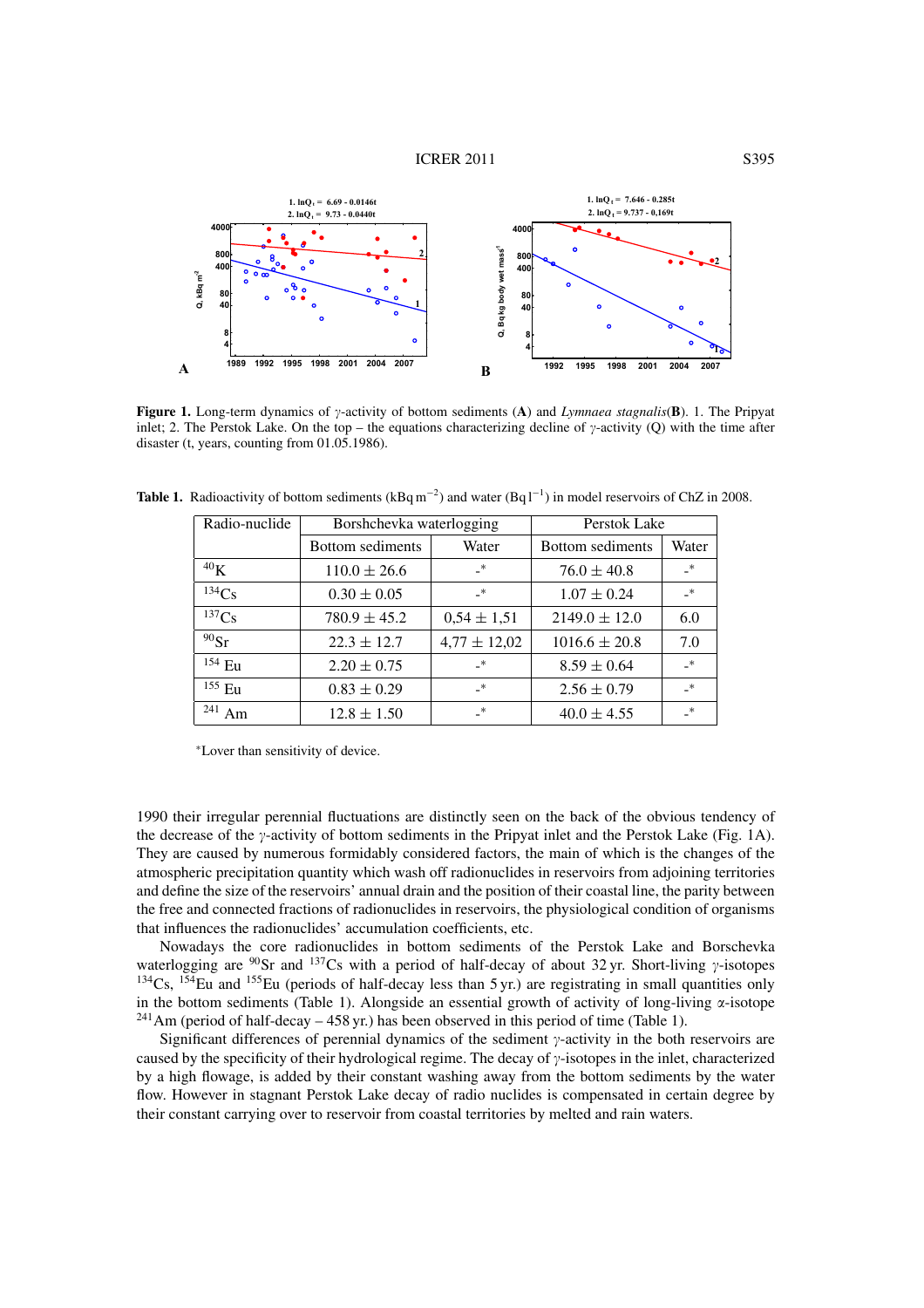#### S396 RADIOPROTECTION

For both reservoirs of the ChZ significant positive correlation between the <sup>137</sup>Cs activity in mollusks and bottom sediments was established [2]. Therefore the character of mollusks'  $\gamma$ -activity dynamics in them in 1986–2008 is similar to that for bottom sediments (Fig. 1A).

The maximum values of  $\gamma$ -activity of the zoobenthos in the Pripyat inlet was noted in the summer of 1987, i.e. about a year after the disaster. It is caused by the fact that the life span of the majority of zoobenthos species does not exceed 1–2 years, therefore by the end of their lives they could save up a maximum quantity of radionuclides. In 1986–1987 the leeches living in the sludge deposits of reservoirs where the basic share of radionuclides concentrates had the highest  $\gamma$ -activity (up to 1100 kBq kg<sup>-1</sup> wet mass). The predaceous water insects from the orders Coleoptera and Hemiptera occupying top trophic levels in aquatic ecosystems also had a high  $\gamma$ -activity – up to 300–600 kBq kg<sup>-1</sup>. The slow-growing large bivalve mollusks were characterized by the lowest values – up to  $35 \text{ kBq kg}^{-1}$ .

After 1991 the rapid decrease  $\gamma$ -activity of biota as the result of decay of short-living "Chernonyl" isotopes have been observed (Fig. 1B; Table 2) If 15 radionuclides were detected in mollusks in 1986, then in 1987 – 7, in 1988 – 5 and in 1989 – 4 ( $^{134}Cs$ ,  $^{137}Cs$ ,  $^{144}Ce$  and  $^{106}Ru$ ). Since 2002 only  $\gamma$ -isotope <sup>137</sup>Cs,  $\beta$ -isotope <sup>90</sup>Sr (Table 2) are registrating confidently.

## **3.2 Cytogenetic inquires**

On the molecular-genetic level one of the major test criteria of the influence of genotoxic factors, including ionizing radiation, is the finding of the micronuclei in the cells of living beings [4]. The proportion of cells with micronuclei in hemolymph cells of *L. stagnalis* was established to be higher in the most contaminated Perstok Lake (Table 3). Not all the DNA damages induced by radioactive irradiation are realized in cytogenetic lesion and formation of micronuclei. This often leads to the process of activation of the genetically determined program for elimination of affected cells (apoptosis), which can be observed at all stages of cell cycle. Apoptosis prevents from the accumulation of mutations in cell generations that is considered as adaptation to adverse factors. The level of apoptosis in *L. stagnalis* in both reservoirs depends on season and year. However there was not determined certain dependence between the share of cells with the signs of apoptosis and the level of radioactive pollution of reservoirs and molluscs.

### **3.3 The structure of hemolymph cell population**

The cells of hemolymph are performing the function of immune system in *L. stagnalis*. They, exhibiting high proliferation and heterogeneity allow estimating the organism response to damaging factors by the changes of levels of their differentiation, mortality and cytogenetic injuries (see above). There is a single type of cells in hemolymph of pulmonates named as amoebocytes due to their specific shape. They can be divided into granulocytes and agranulocytes. The latters form the bulk of cell population, but granulocytes as functionally active cells are distinguishing by extreme sensitivity to changes of the physiological state of organism under impact of adverse factors.

In 2002–2006 the proportion of dead cells in *L. stagnalis* from the Pripyat inlet was irregularly changed within 7–10%, the those of granulocytes amounted up to 32–44%, and those for young cells – up to 5–13%. On the contrary, the proportion of young cells in mollusks from the Perstok Lake did not exceed 2–4% and the share of dead cells increased to 21–26%. These distinctions are determined by the levels of radioactive pollution of both water bodies and *L. stagnalis* populations inhabiting them (Fig. 1). If in 2002–2006 the activity of bottom sediments and biota decreased practically to the natural level in the Pripyat inlet, then in the Perstok Lake it remained on a very high level.

In laboratory progeny from both populations, the proportion of dead cells has sharply decreased to 2–4%, and those for young cells has increased to 8% in the individuals from the Perstok Lake and to 13% – from the Pripyat inlet. Obviously, negative impact of radiation on immune system of *L. stagnalis* from reservoirs of ChZ remains even in their first laboratory generation.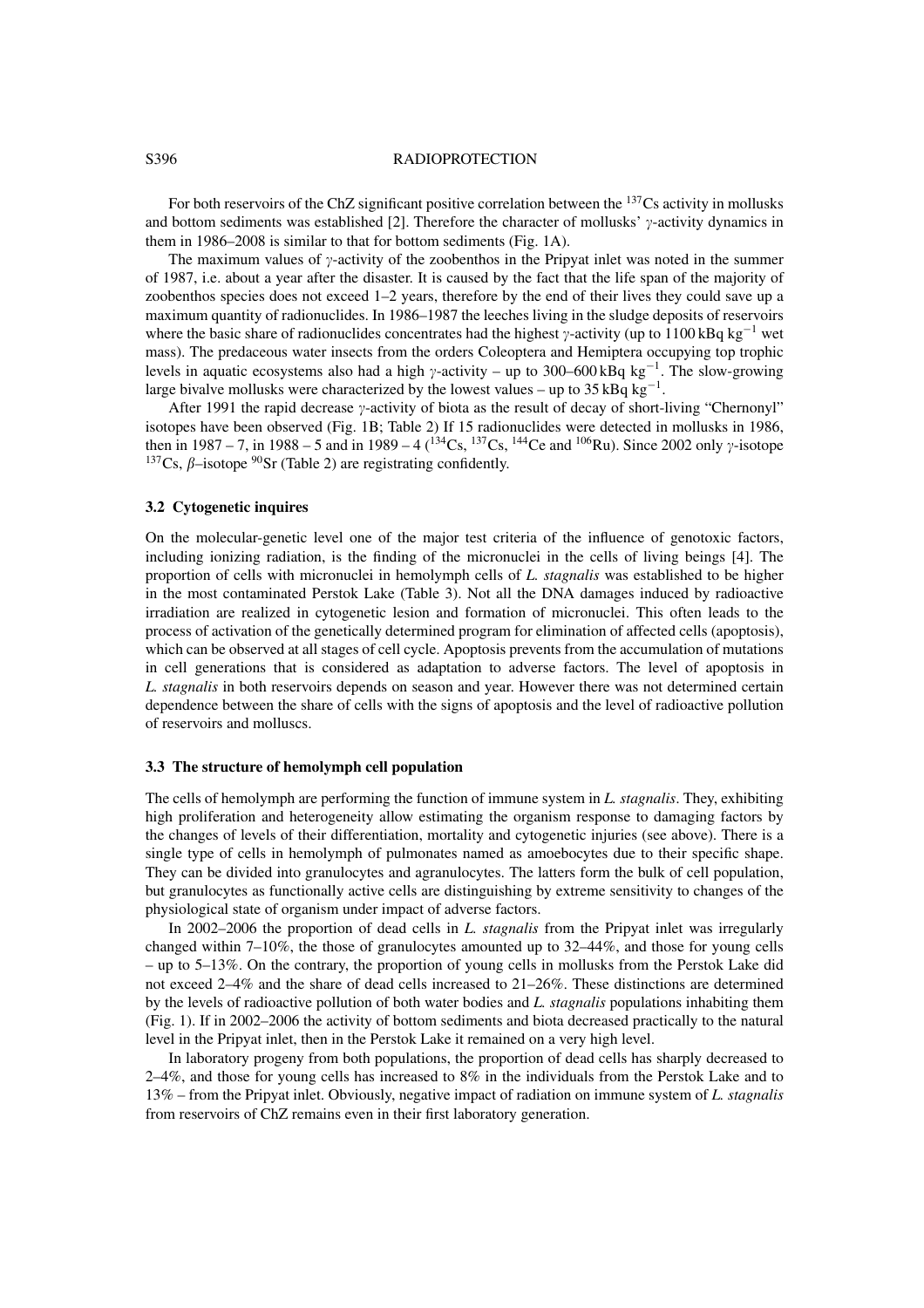## **ICRER 2011** S397

| Reservoir                |                       |            | Radio nuclide $L$ . stagnalis Viviparus spp. Macrophites |            | Fishes                     |  |
|--------------------------|-----------------------|------------|----------------------------------------------------------|------------|----------------------------|--|
| 2005                     |                       |            |                                                          |            |                            |  |
| Pripyat inlet            | $^{90}\mathrm{Sr}$    | 168        | 125                                                      | 62.8       | 56.6-89.3                  |  |
|                          | $137C_s$              | $-^{\ast}$ | 15,5                                                     | 54,1       | 257-318                    |  |
| Perstok Lake             | $90$ Sr               | 17 665     | 13 844                                                   | 2191       | 862                        |  |
|                          | 137Cs                 | 979        | 1638                                                     | 2634       | 6681                       |  |
| Borshchevka waterlogging | $90$ Sr               | $-**$      | $-**$                                                    | $-***$     | $-***$                     |  |
|                          | 137Cs                 | $-**$      | $-***$                                                   | $-***$     | 392-2772                   |  |
|                          |                       | 2006       |                                                          |            |                            |  |
| Pripyat inlet            | $90$ Sr               | 5.5        | $125 - 140,0$                                            | 19.2       | _**                        |  |
|                          | 137Cs                 | 16.0       | $22.0 - 33.0$                                            | 89.1       | —**                        |  |
| Perstok Lake             | $^{90}\mathrm{Sr}$    | 16 27 2    | 295.6                                                    | < 687      | $-***$                     |  |
|                          | 137Cs                 | 518        | 22,5                                                     | 456-8592   | $\overline{\phantom{0}}^*$ |  |
| Borshchevka waterlogging | $90$ Sr               | $-***$     | $-***$                                                   | $-***$     | 2497-2960                  |  |
|                          | 137Cs                 | $-**$      | $-**$                                                    | $-***$     | 976-3387                   |  |
|                          |                       | 2007       |                                                          |            |                            |  |
| Pripyat inlet            | $^{90}\mathrm{Sr}$    | _**        | $-**$                                                    | $-***$     | $-***$                     |  |
|                          | 137Cs                 | $-***$     | $-***$                                                   | $-***$     | $23 - 1855$                |  |
| Perstok Lake             | $^{90}\mathrm{Sr}$    | 18938      | _**                                                      | 9200-11148 | _**                        |  |
|                          | 137Cs                 | 625        | $-**$                                                    | 1224-4055  | 365-20013                  |  |
| Borshchevka waterlogging | $90$ Sr               | $-**$      | $-***$                                                   | $-***$     | $-***$                     |  |
|                          | 137Cs                 | $-***$     | $-***$                                                   | $-***$     | 835-6550                   |  |
|                          |                       | 2008       |                                                          |            |                            |  |
| Pripyat inlet            | $90$ Sr               | $-^\ast$   | 169,7                                                    | 52,4       | _**                        |  |
|                          | 137Cs                 | $-{}^*$    | 17,3                                                     | 6,3        | $-***$                     |  |
| Perstok Lake             | $^{90}\mathrm{Sr}$    | $-***$     | $-***$                                                   | 2841-3900  | $-***$                     |  |
|                          | ${}^{137}\mathrm{Cs}$ | _**        | $-**$                                                    | 493-812    | $-***$                     |  |
|                          | $^{241}\mathrm{Am}$   | $-***$     | _**                                                      | $1,0-3,7$  | $-***$                     |  |
| Borshchevka waterlogging | $^{90}\mathrm{Sr}$    | **         | _**                                                      | $-***$     | _**                        |  |
|                          | 137Cs                 | $-$ **     | _**                                                      | $-***$     | 1068-2974                  |  |

Table 2. Radioactivity in biota (Bq kg<sup>-1</sup> wet mass) in model reservoirs of ChZ in 2005–2008.

<sup>∗</sup>Lover than sensitivity of device; ∗∗ Not determined.

## **3.4 Life history parameters**

The average survival of embryos produced by mollusks from the Perstok Lake in laboratory (86.7%) was higher than in those from Pripyat inlet (74.4%). The average duration of embryonic development of mollusks from Pripyat inlet (20.4  $\pm$  4.8 days) and the Perstok Lake (19.3  $\pm$  4.9 days) was differed insufficiently ( $P > 0.05$ ). The progeny from these egg masses also had a high level of viability. The average age of maturation in both populations was about 150 days. The total fecundity per life span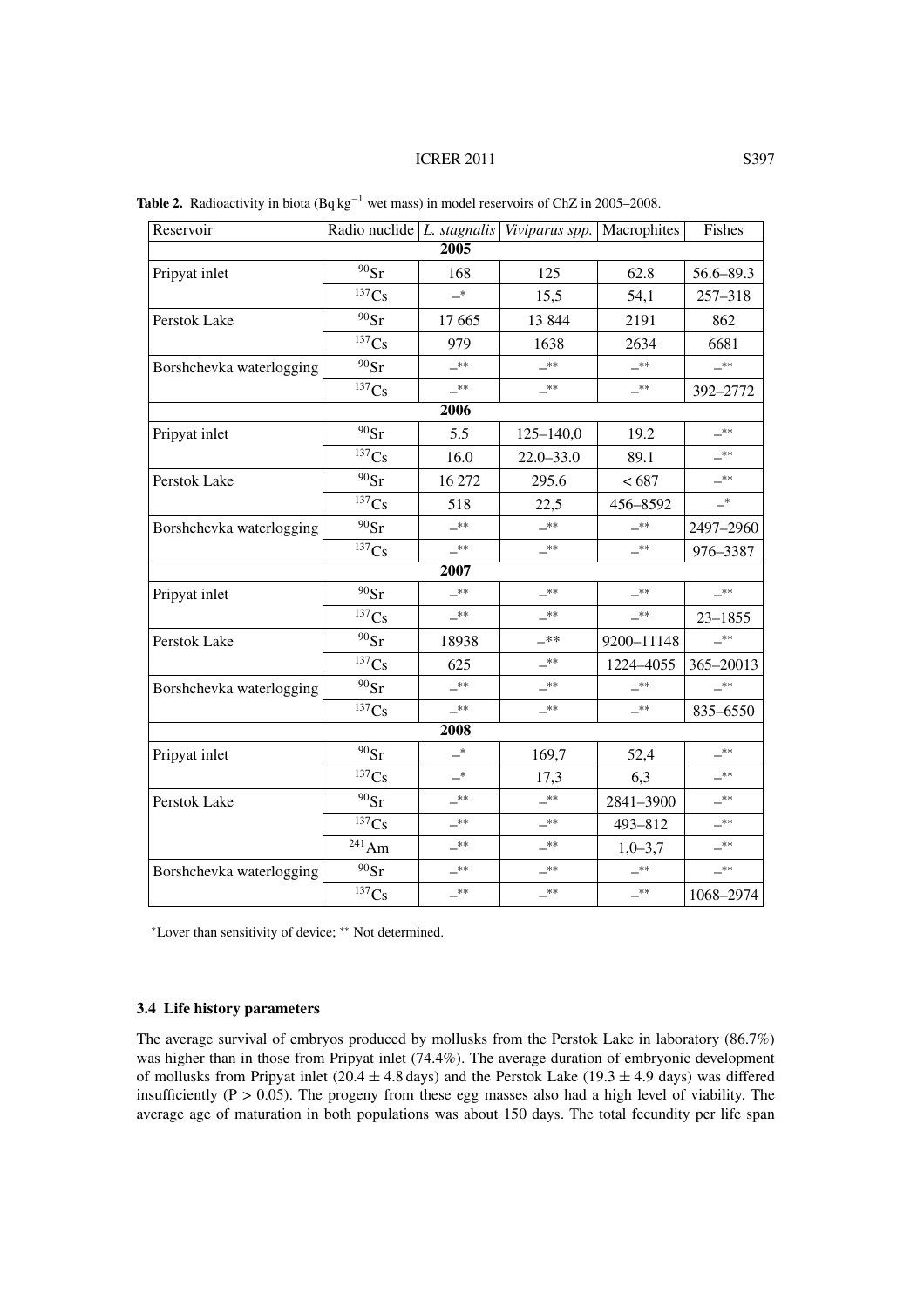### S398 RADIOPROTECTION

| Reservoir     | Animals examined | Cells examined | Cells with      | Cells with the signs |  |  |
|---------------|------------------|----------------|-----------------|----------------------|--|--|
|               |                  |                | micronuclei, %  | of apoptosis, %      |  |  |
|               | Summer 2002      |                |                 |                      |  |  |
| Pripyat inlet | 3                | 3300           | $0.94 \pm 0.17$ | $1,42 \pm 1,02$      |  |  |
| Perstok Lake  | 4                | 4000           | $1,72 \pm 0,21$ | $0.68 \pm 0.32$      |  |  |
| Autumn 2002   |                  |                |                 |                      |  |  |
| Pripyat inlet | 5                | 5200           | $1,54 \pm 0,30$ | $0.67 \pm 0.24$      |  |  |
| Summer 2003   |                  |                |                 |                      |  |  |
| Pripyat inlet | 10               | 7309           | $0.24 \pm 0.06$ | $0.04 \pm 0.02$      |  |  |
| Perstok Lake  | 10               | 7208           | $0.75 \pm 0.19$ | $0.28 \pm 0.08$      |  |  |
| Summer 2007   |                  |                |                 |                      |  |  |
| Perstok Lake  | 5                | 798            | $1,61 \pm 0,42$ | $1,25 \pm 0,76$      |  |  |

|  |  | Table 3. Levels of cells with cytogenetic injuries in hemolymph cells of L. stagnalis. |
|--|--|----------------------------------------------------------------------------------------|
|  |  |                                                                                        |

**Table 4.** The duration of survival (PS) in *L. stagnalis* after acute irradiation of  $\gamma$ -rays in dose of 500 Gy.

| Reservoir, year     | $\gamma$ -activity of <i>L. stagnalis</i> , Bq kg <sup>-1</sup> |          | $ PS_{min} - PS_{max}$ , days Average PS $\pm \sigma$ , days |
|---------------------|-----------------------------------------------------------------|----------|--------------------------------------------------------------|
| Pripyat inlet, 1991 | 651                                                             | $1 - 24$ | $9.2 \pm 7.05$                                               |
| Pripyat inlet, 1992 | 502                                                             | $1 - 15$ | $9.9 \pm 4.50$                                               |
| Pripyat inlet, 2002 | 29.3                                                            | $1 - 13$ | $10.3 \pm 2.67$                                              |
| Pripyat inlet, 2003 | 7.2                                                             | $1 - 19$ | $4.1 \pm 4.26$                                               |
| Perstok Lake, 2002  | 1560                                                            | $4 - 54$ | $31.7 \pm 15.4$                                              |
| Perstok Lake, 2003  | 585                                                             | $1 - 50$ | $11.9 \pm 10.6$                                              |
| Perstok Lake, 2007  | 625                                                             | $1 - 31$ | $4.35 \pm 9.23$                                              |

in the progeny from specimen of the Perstok Lake (250  $\pm$  49 eggs ind<sup>-1</sup>) was rather higher, than from those of the Pripyat inlet (182  $\pm$  89 eggs ind<sup>-1</sup>), however these differences were doubtful (P > 0.05).

#### **3.5 Radioresistance**

One of the most important integral indices of radioadaptation is the average period of survival (PS) of specimen at additional acute doses of ionizing radiation. Assessment of perennial variations of PS allows determining the trends of radioadaptation processes at population level. Considerable individual variability on PS in both *L. stagnalis* populations has been established (Table 4). In 2002 average PS for population from the Perstok Lake  $(31.7 \text{ days})$  was significantly higher  $(P < 0.05)$  than those for population from the Pripyat inlet for the whole period of investigations. The individuals from both water bodies may be divided into two groups according to the terms of elimination after irradiation. The first group has already eliminated at the first 1–4 days. The second one (so-called "radio mutants") eliminated noticeable later and the individuals with intermediate terms of elimination were practically absent. The proportion of "radio mutants" in investigated groups amounted to 30–60%. Furthermore in 1992–2002 some "radiomutants" from both populations after irradiation were able to produce eggs from which quite viable newborns emerged. Evidently, prolonged impact of ionizing radiation on *L. stagnalis* (more than 10 generations) in the Perstok Lake have led to essential increase of their populations' radioresistance. However afterwards the essential decline of average PS for both populations have been noted in parallel with the decrease of  $\gamma$ -activity of mollusks. The decrease of PS has been caused firstly by the reduction percentage of "radio mutants" below to 30–35%.